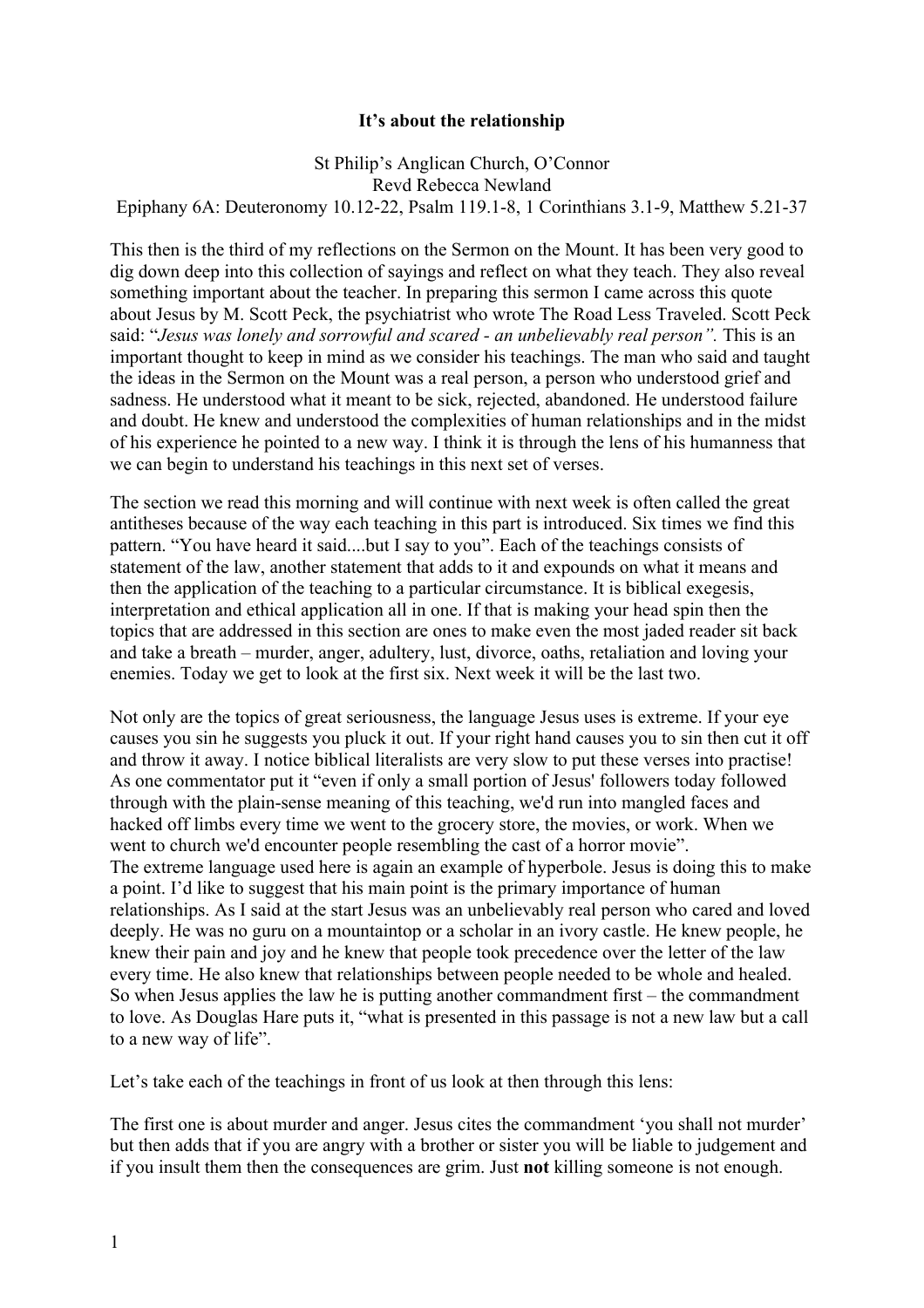What Jesus' teaching highlights is the danger of the anger that gives rise to physical violence and murder and that insulting a fellow human being is not to be lightly regarded. You would all know that these sentiments poison relationships. They breed distrust and tension. Resentment, bitterness, unresolved anger are like cancers that eat away at the soul. There is very little of the Kingdom coming when we are in this state.

I would like to point out that anger is not wrong. Sometimes feeling angry is an entirely appropriate and normal response. What we need to be careful about is what it may compel us to do and that there are potentially serious consequences if we allow it to drive our actions. One of the most sensible things we can do in life is find a safe way to feel and acknowledge our anger and once we have felt it then to be reconciled to the person we have had the problem with. What Jesus points out is that for our relationships to be healthy we must deal with what we carry in our hearts – our resentment, our anger, our hurt. We may think we have a lid on our true feelings but the people around us can tell and it does make a difference. It makes a difference too in our relationship with God. It seems obvious but there is something hypocritical about praying to God around his communion table and being estranged from our sisters and brothers in Christ. It is after all a communion table, where we are united in the Body of Christ. Jesus tells his followers - be reconciled with others and then offer your thanks to God.

The second set of sayings is about lust and adultery. There has actually been at least one person who did take the warnings of Jesus in this section literally. The patristic theologian Origen castrated himself so that he could control those temptations of lust and adultery. Well I guess he did not have the temptations at all. Origen's solution is of course vastly unappealing and most importantly not necessary. What Jesus is saying is that the inappropriate acting out of sexual impulses is a serious problem – for the person and for those around them. If you cannot get your impulses under control then you and the people around you will suffer greatly. Don't take this matter lightly.

One of the most distressing things about our modern culture is the way we objectify the human body and our fellow human beings. The bikini clad model is not a person with complex layers of feelings, hopes, history and need but a thing that we use for our gratification on some level – she has the body we want, the clothes we desire, the life we long for. The muscle bound man in the tuxedo on the screen is not a person with insecurities and yearning, intelligence and passion but an object that we hang our projections and expectations upon. And what is really alarming about this is the way we all think this is somehow normal or OK. The explosion in the pornography business around the world seems to me to be one consequence of people normalising this way of looking at another human being. There are so many problems with this industry but one of the greatest dangers of this type of 'entertainment' is the way it objectifies both men and women and fills peoples heads with unrealistic expectations about the body, sex and relationships.

Of course none of this was on Jesus mind as he said his warnings about lust and adultery. Heaven knows what he would say now. But what was probably on his mind was the way women were seen and treated. The commandment he is referring to was the one that stated "thou shall not commit adultery'. The commandment, as it was originally understood, referred to a special kind of theft – the adulterer was guilty of depriving a married man of his exclusive rights to his wife and rendering her 'damaged goods'. Women were seen as objects, things, something to be owned, with no identity apart from her owner. In our age, in some places, this is still how women are seen.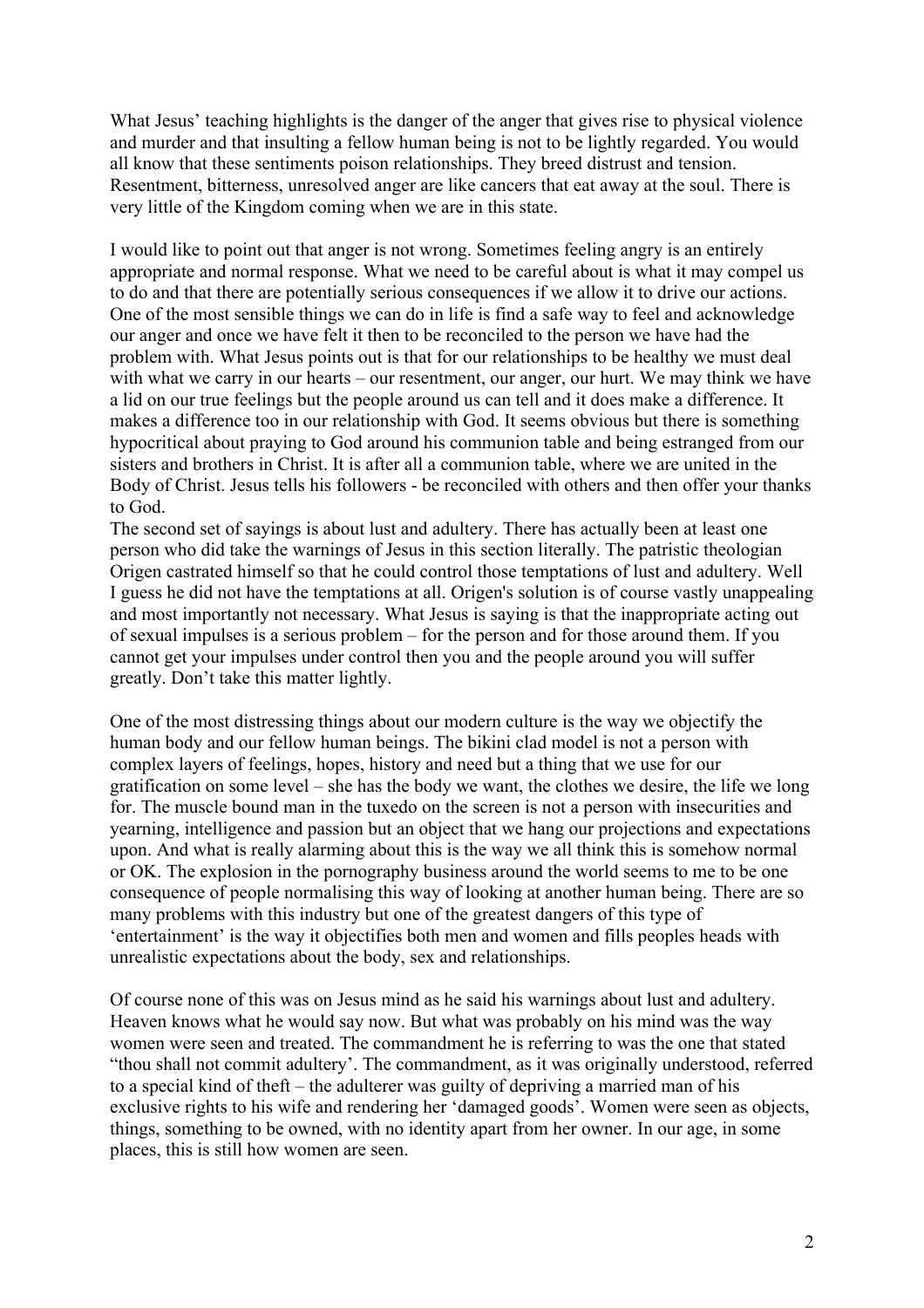What Jesus did was to see and treat women not as seductresses to be avoided or property to be used but as sisters to be welcomed into full fellowship in the kingdom, persons in the eyes of God and man. His startling challenge to his male listeners was that they see and relate to women differently. It is also a challenge to women that they see and relate to men in a whole and healthy way. It seems to have been a long haul to get his vision enshrined in church doctrine and law. But at the heart of these teachings is the primacy of relationship. How men and women see and treat each other. How they relate and how that relating affects the whole of society. The teaching that follows on divorce is connected to this issue.

There were two schools of thought in Jesus' day concerning divorce, one liberal and one conservative. Rabbi Shammai taught that divorce was only permissible on the grounds of some sexual impropriety. His was the stricter view. Rabbi Hillel, on the other hand, had a more liberal view and taught that a man could divorce his wife for any reason. If she burned his breakfast, put too much salt on his food, showed disrespect to him, spoke disrespectfully of her husband's parents in his presence, spoke to a man on the street, or even let her hair down in public, he could divorce her. The view of Rabbi Hillel was the view that was popular in Jesus' day and sure enough divorce was common in Palestine. In this respect the setting was not unlike our own. Perhaps the most significant difference between their customs and ours lay in the different status of men and women. A man could divorce a woman on a whim, but a woman could not divorce a man for any reason.

Now, I can with some experience talk about divorce – because I have been married once before and failed at it abysmally. My husband divorced me, and being a catholic at the time, I could have tried to have the marriage annulled. Although I was not a very good wife, in fact I made a right botch of it, I didn't and I still don't believe my first marriage was a non-marriage so annulment was never an option. However, Jesus takes us beyond the letter of the law. Jesus teaching is not more legalism, although over the centuries we have tried to use it as a basis of law. His teaching rather establishes a principle that recognizes that God's will for humanity is covenantal relationship. It also recognizes what happens when it is not achieved. A divorce may revoke a legal contract but one cannot un-live the vital ties created by life together in marriage, however painful they may be – and for those of us and our children who have been through the difficulties of divorce, we know just how painful that is. I would suggest that always underlying these teachings of Jesus is the command about love, the fulfillment of God's purposes.

It is a love that supersedes all legalism and redeems all pain and suffering. This type of love is the foundation and bedrock for all our relationships – those that are healed and whole and those in the process of being transformed, those that are broken and in the process of being repaired.

And the final teaching in this section is about oaths. This may seem incongruent after all this emphasis on human relationships and the appropriate expression of feelings yet it also has as its focus relationships. Jesus seems to be critiquing the way people would take an oath and swear by God they were going to carry out some promise but not follow through. An oath is more than a vow or a promise. A vow, is a voluntary promise made to God, as in a marriage or monastic vow. A promise, is an engagement to do or keep from doing some thing. An oath is an assertion in the presence of God, who it is believed will punish the person for falsehood. The colloquial version of an oath is - If I don't tell the truth, if I don't do what I say I will do, the divine power will punish me. Cross my heart and hope to die!